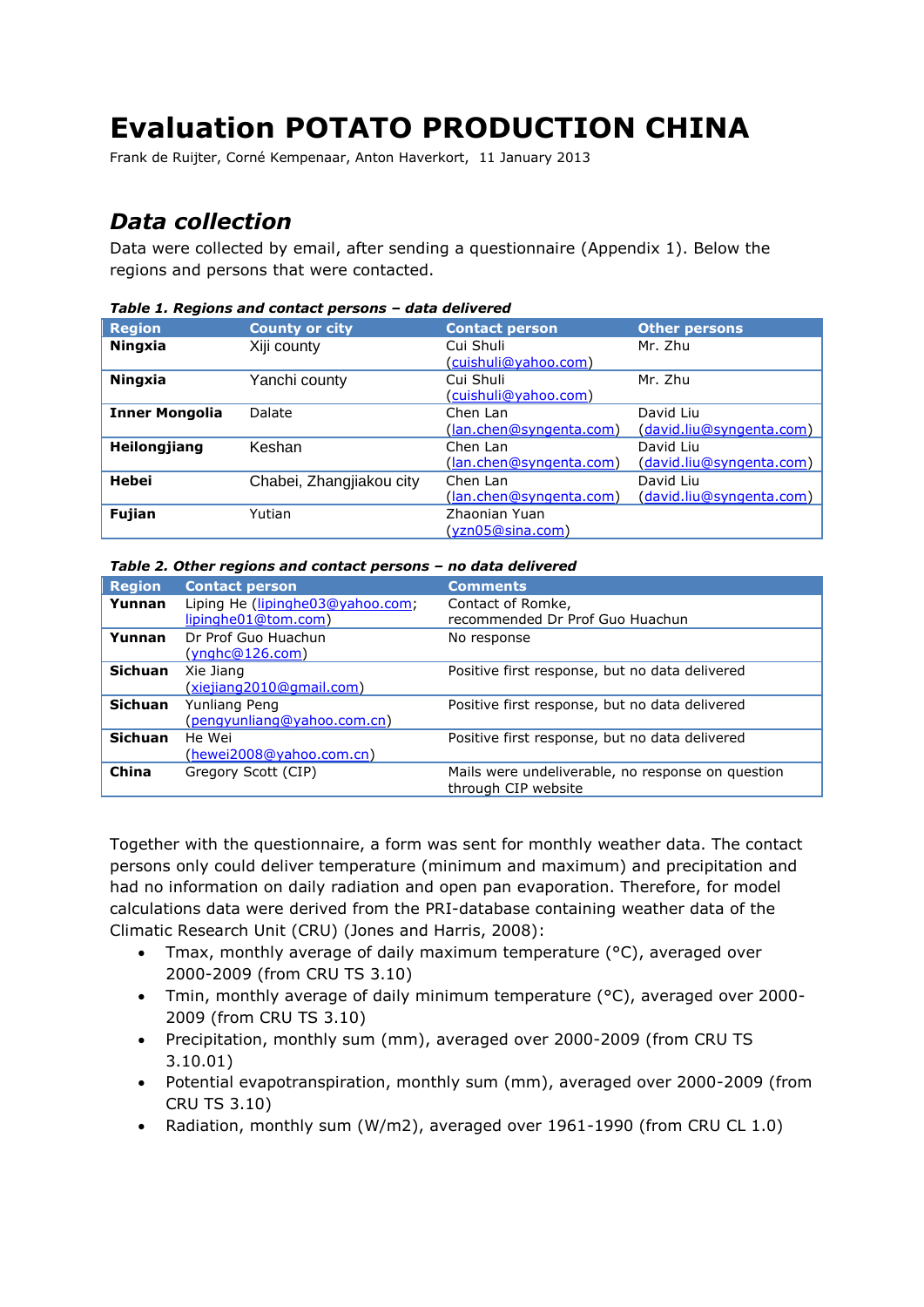## *Results*

# *Collected data*

An overview of all answers in the questionnaires is given in Appendix 2. These data are also given in the file "Questionnaire responses - 20121130.xlsx" where additional information as described the questionnaire is given in comments in individual cells.

A summary table of soil type and growing period is given in Table 3. A fixed harvest date was chosen to be used in calculations with the crop growth model. Harvest dates have been asked in a separate email (responses below Table 3). Data on crop yield and irrigation are presented together with the results of calculations with the crop growth model.

| . .                                                   |                        |                             |                              |                         |                        |                 |
|-------------------------------------------------------|------------------------|-----------------------------|------------------------------|-------------------------|------------------------|-----------------|
|                                                       | <b>Soil</b><br>texture | <b>Clay and</b><br>silt( %) | <b>Rooting</b><br>depth (cm) | <b>Planting</b><br>date | <b>Harvest</b><br>date | #days<br>growth |
| Ningxia - Xiji                                        | medium                 | 10                          | 50                           | May $12$                | Sept 1                 | 112             |
| Ningxia - Yanchi                                      | medium                 | 36                          | 50                           | April 25                | Oct 1                  | 159             |
| <b>Inner Mongolia - Dalate</b>                        | course                 | 1a                          | 40                           | April 28                | Oct 1                  | 156             |
| Heilongjiang - Keshan                                 | medium                 | 15 <sup>b</sup>             | 40                           | April 28                | Sept 23                | 148             |
| Hebei - Chabei                                        | medium                 | 20                          | 40                           | May 1                   | Sept 20                | 142             |
| <b>Fujian - Yutian</b>                                | course                 | 15                          | 50                           | <b>Nov 15</b>           | Mar 15                 | 121             |
| h<br>$\overline{a}$ , $\overline{a}$ , $\overline{a}$ | .                      |                             |                              |                         |                        |                 |

### *Table 3. Soil type and growing period*

<sup>a</sup> value of 0 reported; <sup>b</sup> no data returned

Harvest dates as given by contact persons:

- Ningxia: The harvesting date very much depends on the variety. In Xiji, the earlymatured potato is harvested in July and late-matured potato is harvested in October, while in Yanchi, early-matured is harvested around 15 September, and late-matured is harvested around 15 October.
- Inner Mongolia: harvest date from Sep 18 to Oct 15 for 500 ha.
- Heilongjiang: harvest date from Sep 1 to Oct 15, for 670 ha.
- Hebei: harvest date from Sep 1 to Oct 10, for 550 ha.
- Fujian: planting is from October 28 to December 28, mostly from November 15 to December 15. Length growing period is usually about 100-120 days. Typical planting-harvest dates: November 25 - March 15.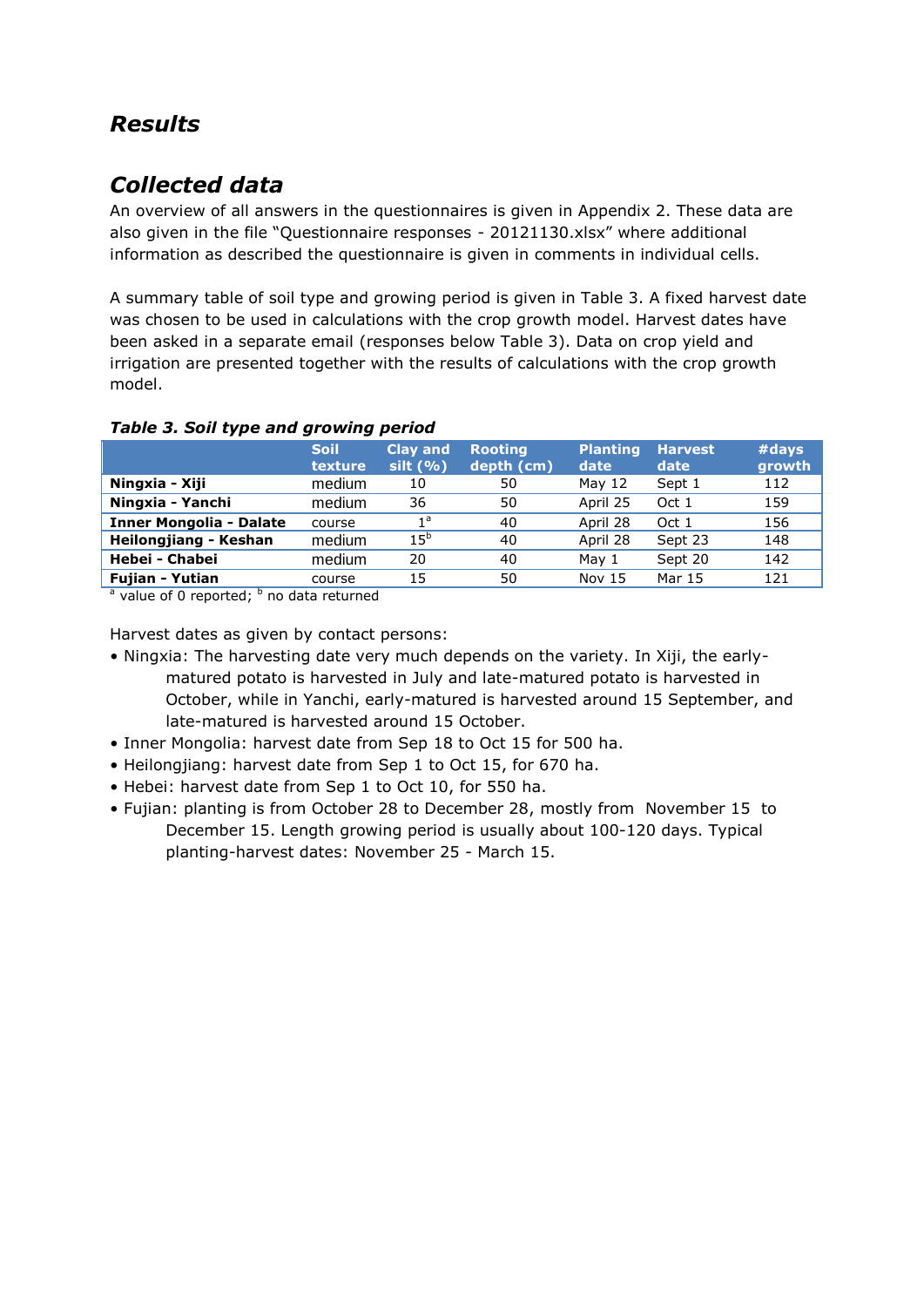### **Crop growth model – yield and water use**

A simple crop growth model was used to calculate potential yield and water requirements (See the file "Model China – FdR 20121206.xlsx" for the crop growth model with input data and results). Input data for the different locations are given in Table 4. Figure 1 shows monthly values for temperature (minimum and maximum) and precipitation. The green bars indicate the potato growing season.

|                                                                                                                                                                                 | General input                  | Xiji<br>Ningxia | Yanchi<br>Ningxia | Inner Mongolia | Heilongjiang | Chabei<br>Hebei | Yutian<br>Fujian |
|---------------------------------------------------------------------------------------------------------------------------------------------------------------------------------|--------------------------------|-----------------|-------------------|----------------|--------------|-----------------|------------------|
| Month of planting $(1-12)$                                                                                                                                                      |                                | 5               | 4                 | 4              | 4            | 5               | 11               |
| Day of month of planting (1-31)                                                                                                                                                 |                                | 12              | 25                | 28             | 28           |                 | 15               |
| Planting depth (mm)                                                                                                                                                             |                                | 200             | 150               | 150            | 150          | 90              | 200              |
| Month of harvest                                                                                                                                                                |                                | 9               | 10                | 10             | 9            | 9               | 3                |
| Day of harvest                                                                                                                                                                  |                                |                 |                   |                | 23           | 20              | 15               |
| Sprout growth rate (mm/degree day)<br>Degree days emergence-100% crop cover<br>LUE (all radiation) (g/MJ light intercepted)<br>Harvest index (%)<br>DM concentration tubers (%) | 0.7<br>650<br>1.25<br>75<br>21 |                 |                   |                |              |                 |                  |
| Rooting depth (m)                                                                                                                                                               |                                | 0.2             | 1.5               | 0.4            | 0.4          | 0.4             | 0.5              |
| Texture (%clay and silt)                                                                                                                                                        |                                | 10              | 36                |                | 15           | 20              | 15               |
| Soil texture                                                                                                                                                                    |                                | medium          | medium            | course         | medium       | medium          | course           |
| Min temp photosynthesis (Tmax)<br>Min temp optimal photosynthesis (Tmax)<br>Max temp optimal photosynthesis (Tmax)<br>Max temp photosynthesis (Tmax)                            | 8<br>20<br>25<br>33            |                 |                   |                |              |                 |                  |

#### *Table 6: input data for crop growth model*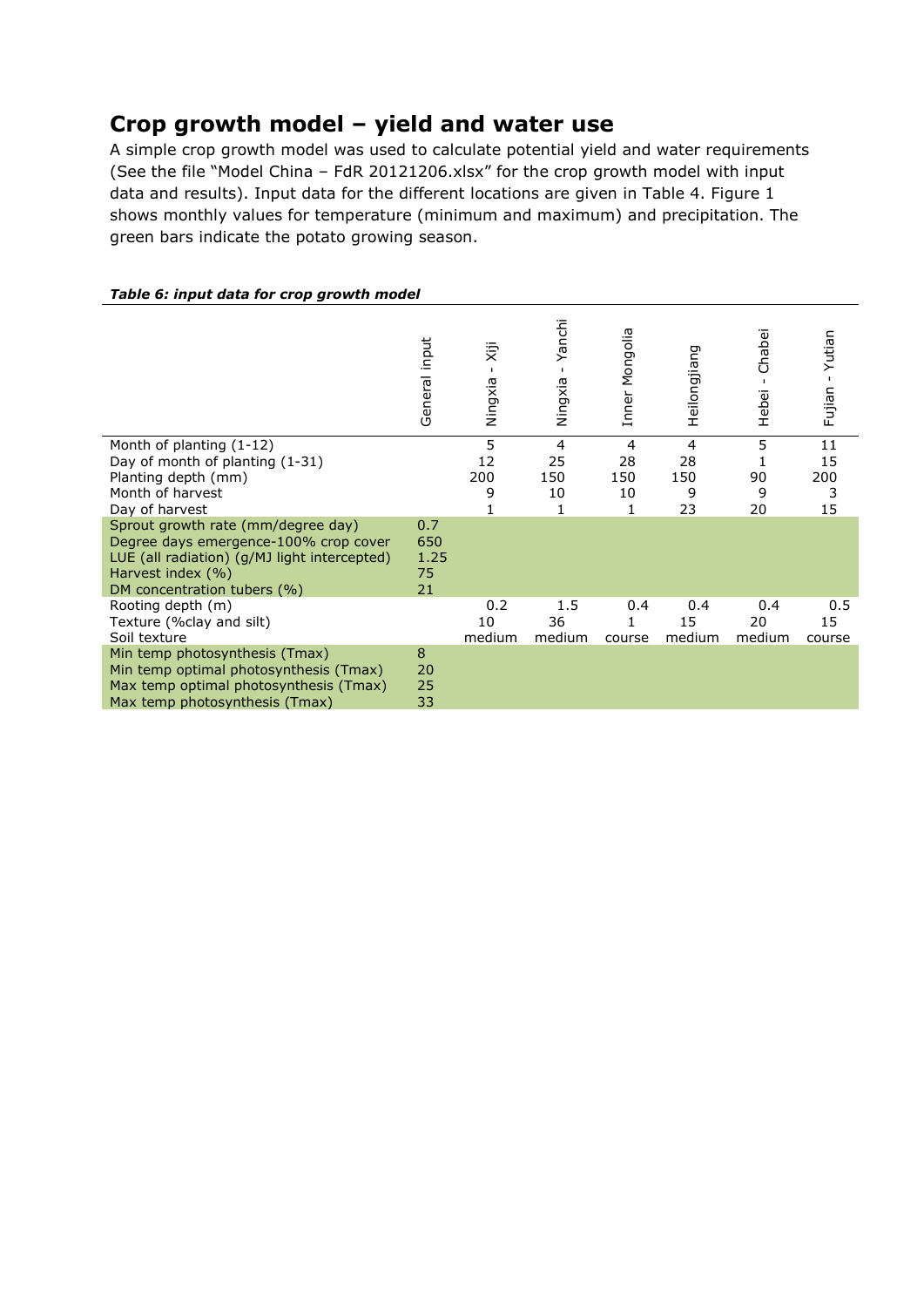

*Figure 1. Monthly average minimum and maximum temperatures (°C) and total precipitation per month (mm) for six locations in China. Green bars indicate the potato growing season.*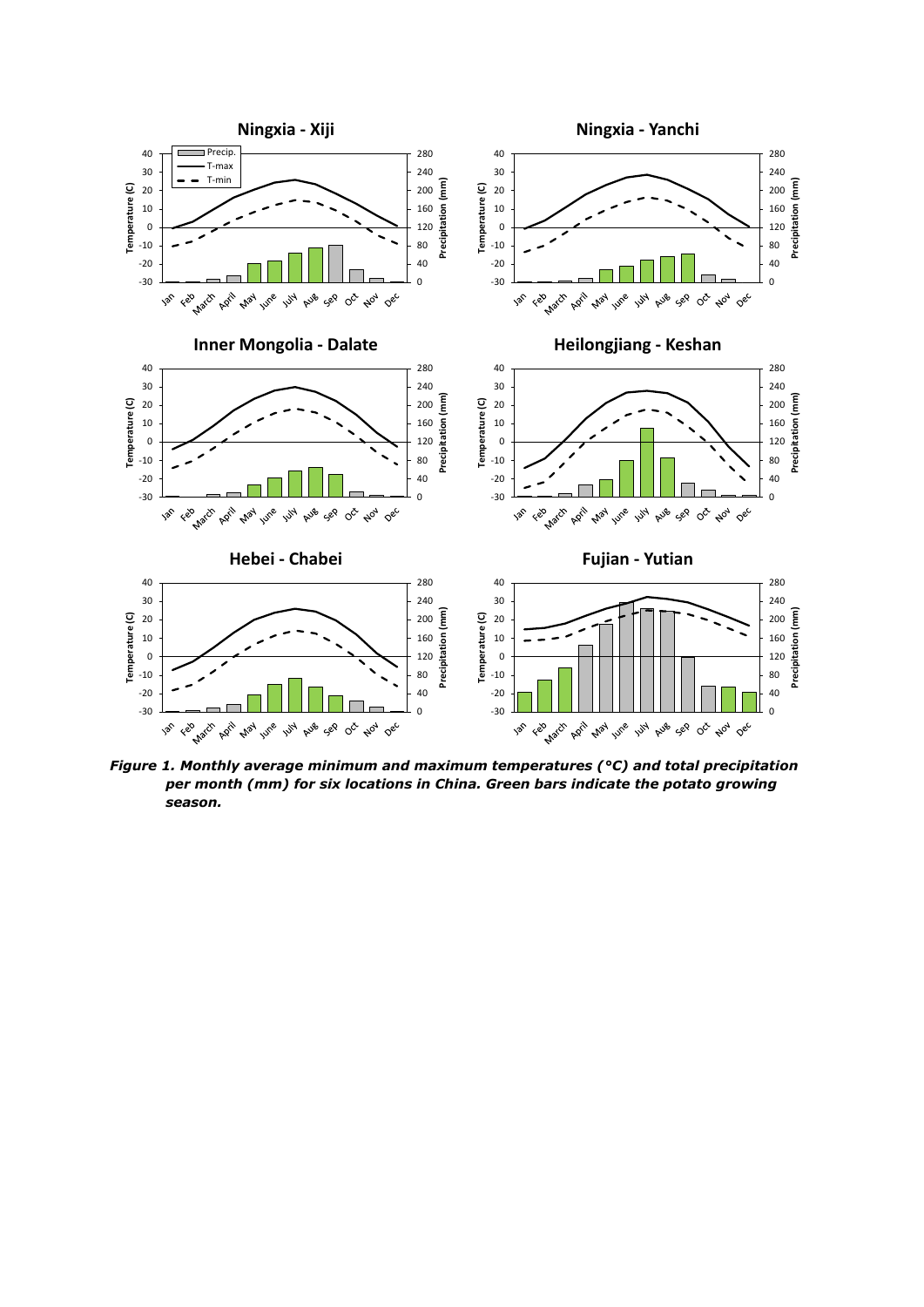

*Figure 2. Average daily radiation per month (MJ/m<sup>2</sup> ) for six locations in China. The green area indicates the potato growing season.*

| rable 7. Flanting depth and son texture. |                                  |                        |                                   |                                                       |                                                    |  |  |
|------------------------------------------|----------------------------------|------------------------|-----------------------------------|-------------------------------------------------------|----------------------------------------------------|--|--|
|                                          | <b>Planting</b><br>depth<br>(mm) | <b>Soil</b><br>texture | <b>Clay and</b><br>silt.<br>(9/6) | <b>Soil field</b><br>capacity (mm<br>water/m<br>soil) | <b>Irrigation</b><br>point (mm<br>water/m<br>soil) |  |  |
| Ningxia - Xiji                           | 200                              | medium                 | 10                                | 160                                                   | 50                                                 |  |  |
| Ningxia - Yanchi                         | 150                              | medium                 | 36                                | 240                                                   | 130                                                |  |  |
| <b>Inner Mongolia - Dalate</b>           | 150                              | course                 | 1 <sup>a</sup>                    | 70                                                    | 40                                                 |  |  |
| Heilongjiang - Keshan                    | 150                              | medium                 | $15^{\circ}$                      | 180                                                   | 60                                                 |  |  |
| Hebei - Chabei                           | 90                               | medium                 | 20                                | 200                                                   | 80                                                 |  |  |
| <b>Fujian - Yutian</b>                   | 200                              | course                 | 15                                | 180                                                   | 60                                                 |  |  |

*Table 7. Planting depth and soil texture.*

*Table 8. Water balance and irrigation requirements (mm).*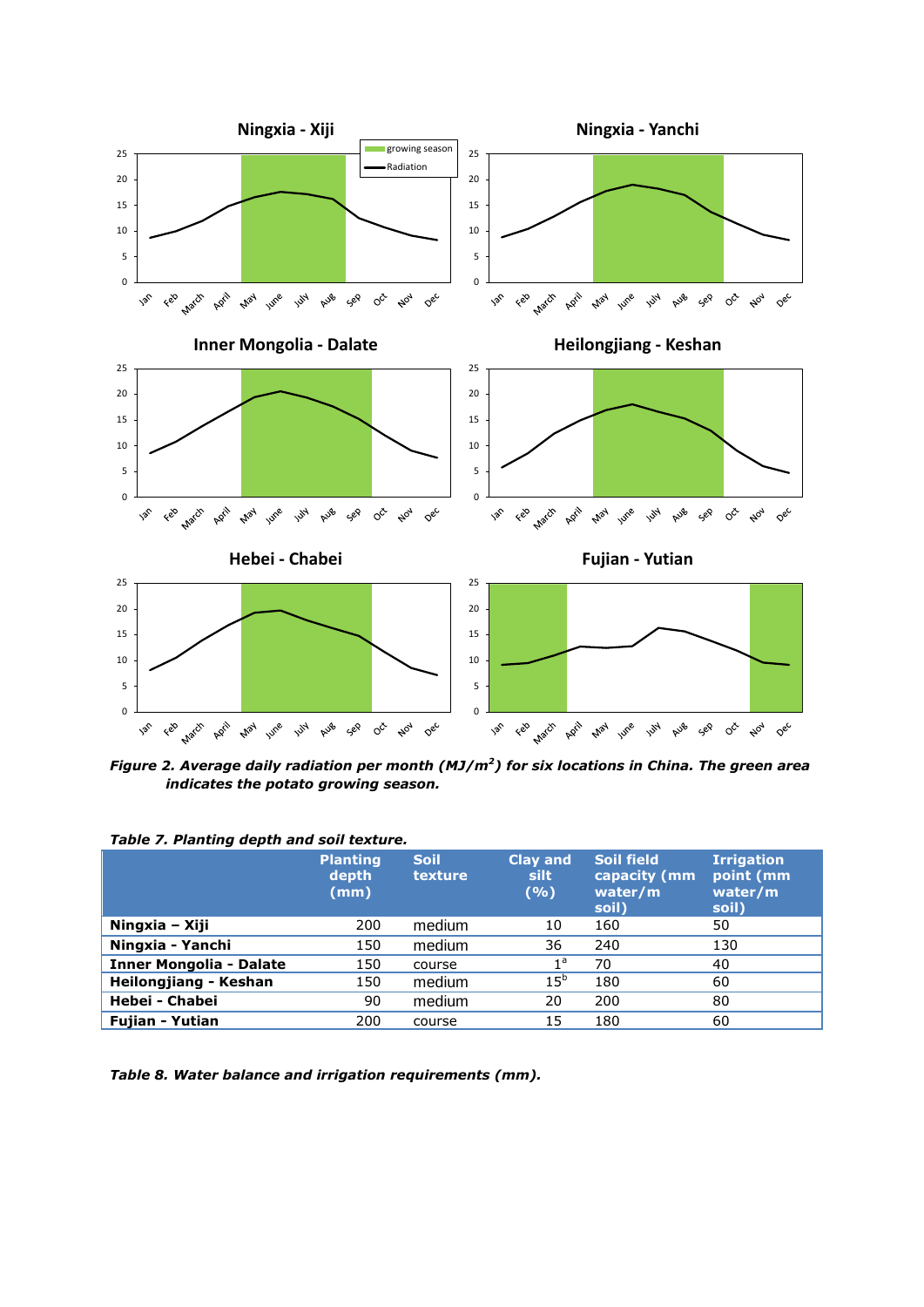|                                | itation<br><b>Dure</b><br>5<br>ת<br>$\Omega$<br><b>The Contract of Street</b><br>$\mathbf{d}$<br>Δ.<br>$\Omega$<br>ە | een<br><b>bure</b><br>ה פ<br>Б<br>n<br>nia<br>Enl<br>ш | ᄝ<br>c<br>ei<br>lat<br>₽<br>Б<br>œ<br>n<br>ö<br>P <sub>2</sub><br>ں<br>قا<br>Ō<br>$\alpha$ $\bar{\sigma}$<br>đ | ត<br>ğ<br>$\omega$<br>Soil<br><b>res</b> | <b>Irrigation</b><br>need | $\overline{5}$<br>٥<br>e<br>tion<br>ō<br>O<br>ĂΔ<br>ō<br>ᄝ<br>ō<br>3<br>Ē<br>Ō<br>Æ<br>貞<br>Ĕ |
|--------------------------------|----------------------------------------------------------------------------------------------------------------------|--------------------------------------------------------|----------------------------------------------------------------------------------------------------------------|------------------------------------------|---------------------------|-----------------------------------------------------------------------------------------------|
| Ningxia - Xiji                 | 218                                                                                                                  | 279                                                    | 97                                                                                                             | 22                                       | 75                        | 1.36                                                                                          |
| Ningxia - Yanchi               | 230                                                                                                                  | 501                                                    | 285                                                                                                            | 165                                      | 120                       | 1.58                                                                                          |
| <b>Inner Mongolia - Dalate</b> | 238                                                                                                                  | 564                                                    | 338                                                                                                            | 12                                       | 326                       | 4.59                                                                                          |
| Heilongjiang - Keshan          | 379                                                                                                                  | 432                                                    | 92                                                                                                             | 48                                       | 44                        | 0.68                                                                                          |
| Hebei - Chabei                 | 245                                                                                                                  | 455                                                    | 229                                                                                                            | 48                                       | 181                       | 2.20                                                                                          |
| Yutian<br>Fujian -             | 231                                                                                                                  | 160                                                    | 5                                                                                                              | 60                                       |                           | 0                                                                                             |

#### *Table 9. Modelled crop growth and yield.*

|                                | <b>Growing</b><br>period<br>(days) | <b>Days</b><br><b>between</b><br>planting<br>and<br>emergence | <b>Days</b><br><b>between</b><br>emergence<br>and 100%<br>ground<br>cover | <b>Days</b><br>between<br>100%<br>ground<br>cover<br>and<br>harvest | <b>DM</b><br>tuber<br>vield<br>(ton<br>DM/ha) | <b>Fresh</b><br>tuber<br>vield<br>(ton/ha) |
|--------------------------------|------------------------------------|---------------------------------------------------------------|---------------------------------------------------------------------------|---------------------------------------------------------------------|-----------------------------------------------|--------------------------------------------|
| Ningxia - Xiji                 | 112                                | 18                                                            | 35                                                                        | 59                                                                  | 11.6                                          | 55                                         |
| Ningxia - Yanchi               | 159                                | 15                                                            | 36                                                                        | 108                                                                 | 15.9                                          | 76                                         |
| <b>Inner Mongolia - Dalate</b> | 156                                | 14                                                            | 33                                                                        | 109                                                                 | 14.9                                          | 71                                         |
| Heilongjiang - Keshan          | 148                                | 17                                                            | 36                                                                        | 95                                                                  | 13.5                                          | 64                                         |
| Hebei - Chabei                 | 142                                | 11                                                            | 41                                                                        | 90                                                                  | 17.3                                          | 82                                         |
| <b>Fujian - Yutian</b>         | 120                                | 16                                                            | 48                                                                        | 56                                                                  | 4.9                                           | 24                                         |

*Table 10. Comparison of model results and average data from practice for irrigation and yield.*

|                                | <b>Dae</b><br>o<br>$\epsilon$<br>E<br>Ĩ0<br>٣,<br>Irrig<br>(moc | ctice)<br>꾕<br><b>Irrigate</b><br>(practio | model)<br><b>G</b><br>/rield<br>(ton/ | (practice)<br>(cq<br>/ield<br>(ton/ |  |
|--------------------------------|-----------------------------------------------------------------|--------------------------------------------|---------------------------------------|-------------------------------------|--|
| Ningxia - Xiji                 | 75                                                              |                                            | 55                                    | 20.2                                |  |
| Ningxia - Yanchi               | 120                                                             |                                            | 76                                    | 30                                  |  |
| <b>Inner Mongolia - Dalate</b> | 326                                                             | 357                                        | 71                                    | 40                                  |  |
| Heilongjiang - Keshan          | 44                                                              | 29                                         | 64                                    | 52.5                                |  |
| Hebei - Chabei                 | 181                                                             | 300                                        | 82                                    | 45                                  |  |
| Fujian - Yutian                | 0                                                               | 6                                          | 24                                    | 35                                  |  |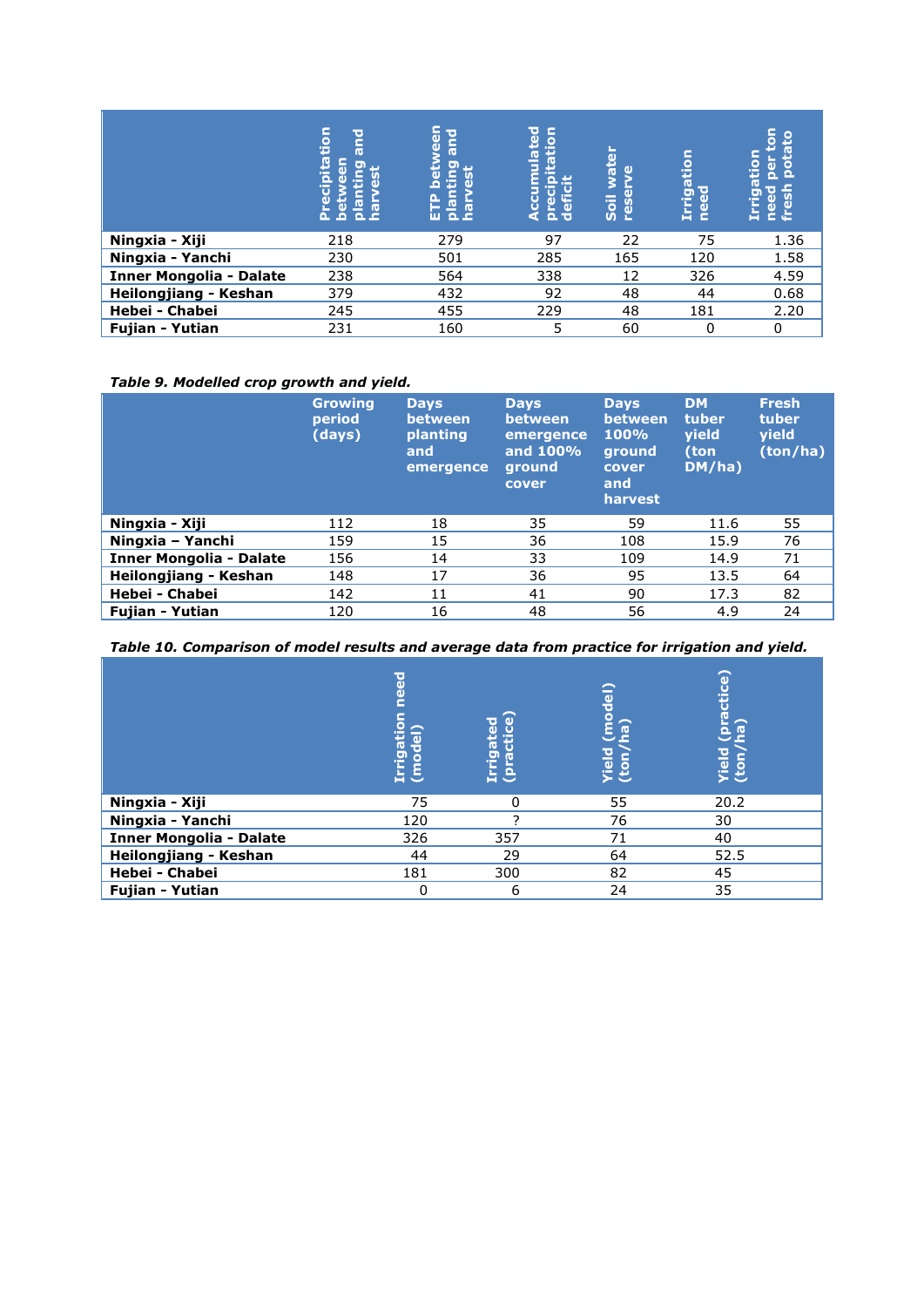

*fresh ha-1 ; left) and irrigation (mm season-1 ; right).*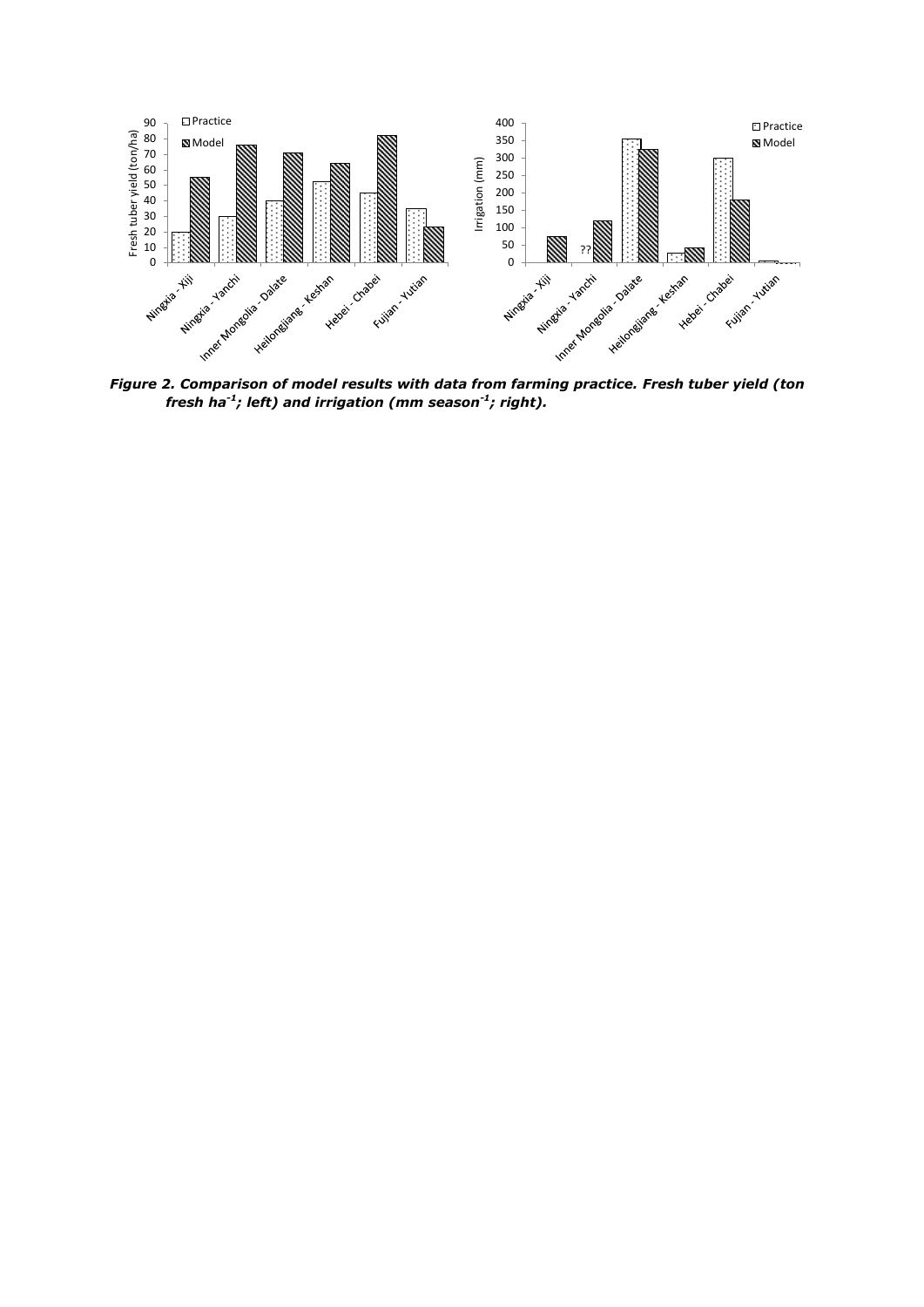# **COOL FARM TOOL CALCULATIONS**

Calculations of greenhouse gas (GHG) emissions were carried out with the Cool Farm Tool (CFT; Haverkort & Hillier, 2011) using data from the questionnaire responses (Appendix 1 and "Questionnaire responses - 20121130.xlsx"). Results are presented as absolute values and relative values, both per unit area and unit product (Figures 3 to 6).



*Figure 3. GHG emissions per unit area (kg CO2-eq ha-1 ) for different aspects of crop production and six locations in China.* 



*Figure 4. GHG emissions per unit product (kg CO2-eq ton-1 ) for different aspects of crop production and six locations in China.*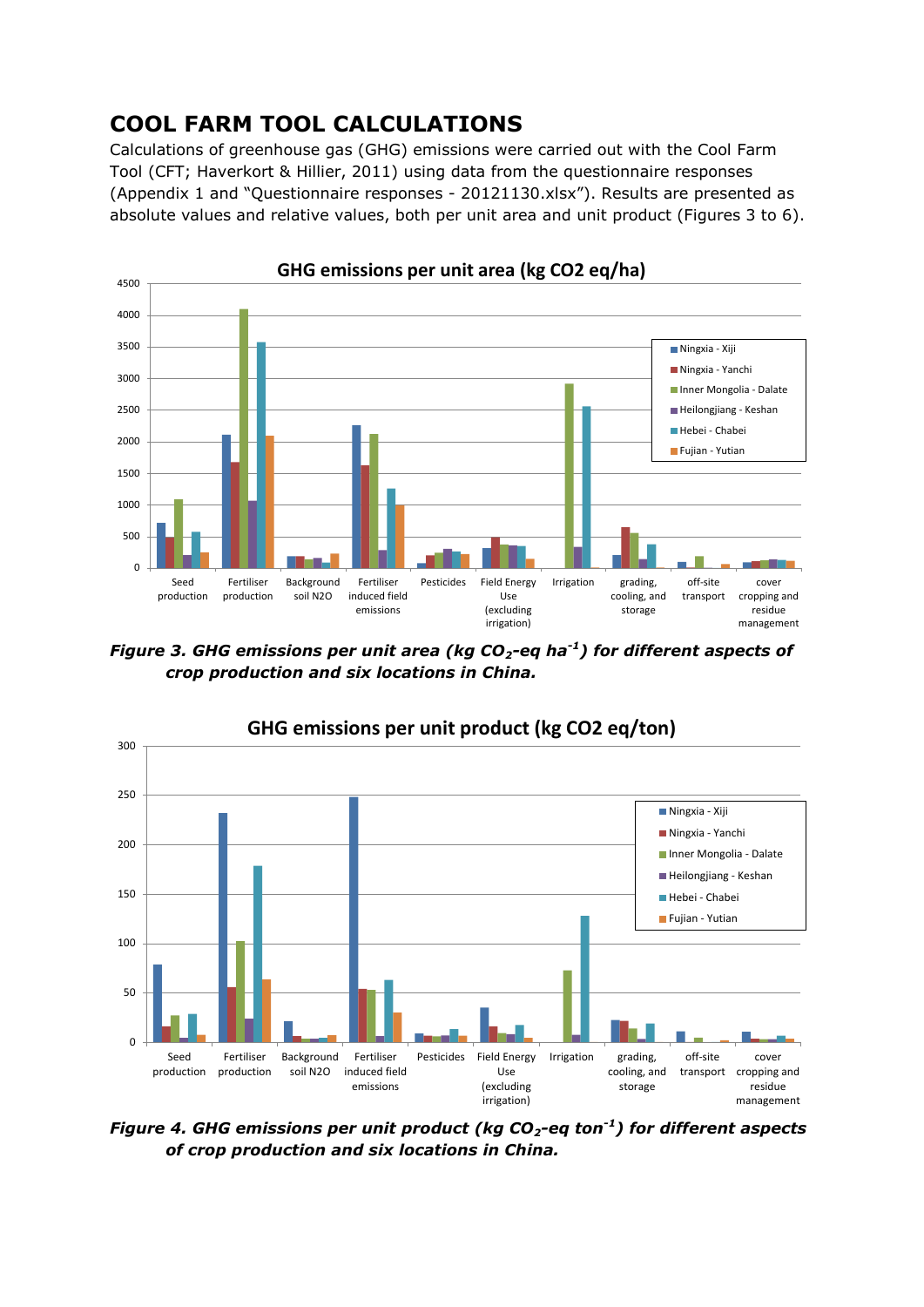

**Relative contribution GHG emissions**

*Figure 5. Relative contribution of various aspects of crop production to total GHG emission per location.* 



*Figure 6. Total GHG emission (kg CO2-eq) per ton product (left) and per hectare (right) for six locations in China.* 

Comparison between locations differs when total GHG-emission is expressed per ton of potatoes produced or per hectare. In Ningxia, GHG emission per hectare has an average value compared to the other locations. Expressed per ton of produce, GHG emission is highest in Ningxia. This difference is caused by the low yields in Ningxia.

Largest emissions are related to fertilization. Fertilizer induced field emissions are emissions of  $N_2O$ . The sum of emissions from fertilizer production and fertilizer induced field emissions (expressed in  $CO<sub>2</sub>$ -eq) amounts between 45% (Heilongjiang) and 74% (Fujian) of the total emission. Irrigation may also give a substantial contribution: 25% in Inner Mongolia and 28% in Hebei.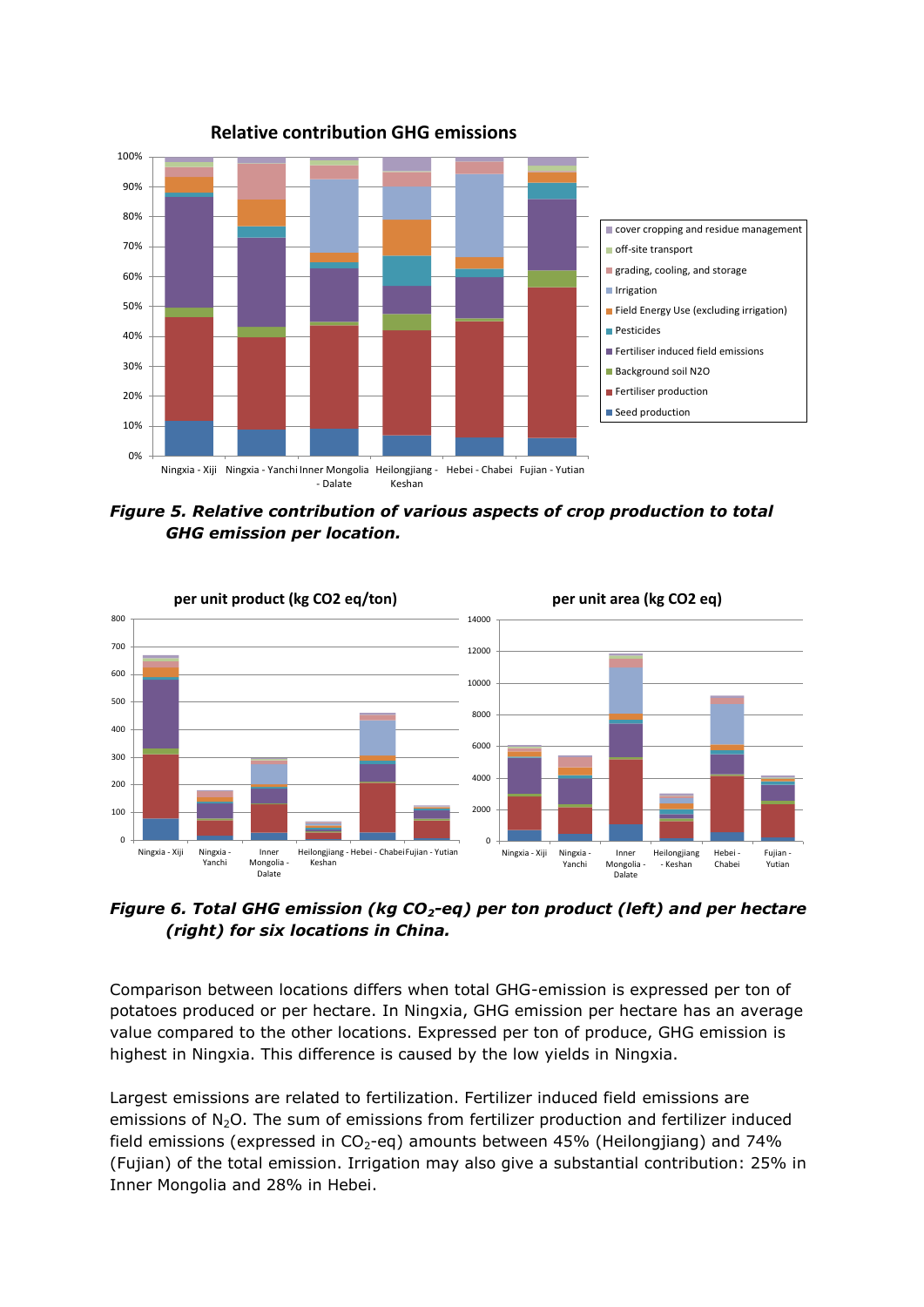### **Appendix 1. Questionnaire**

*In the questionnaires sent to Ningxia, Inner Mongolia, Heilongjiang, Hebei and Fujian, the following topics were missing:*

- *altitude*
- *harvest date*

*Altitude can be derived from google earth and the coordinates of the location. Harvest date was asked in a separate email.* 

**Questionnaire for data on potato production in China - version 30-Nov-2012** For questions, contact: Frank de Ruijter, [frank.deruijter@wur.nl](mailto:frank.deruijter@wur.nl)

This questionnaire is on production of ware potatoes and potatoes for processing.

The aim of collecting these data is to make an evaluation of Chinese potato production in important regions. In this evaluation we calculate the options for yield improvement, and the footprints of potato production such as of land, water, energy and minerals. See also a previous email message that was sent by Corne Kempenaar and Anton Haverkort.

The required data are on averages: average production, average use of inputs in a region and average over several years (average weather conditions).

Together with this document, an example is sent of a completed questionnaire for a potato production area on sandy soil in the southeast of the Netherlands.

#### **Choosing options**

For some questions, different options are given. Please mark the box near the most appropriate option, as shown in the example below:

| Soil Texture | class |                   | fine<br>(clav | Choose one of the options |
|--------------|-------|-------------------|---------------|---------------------------|
|              |       | $\checkmark$<br>́ | medium        |                           |
|              |       |                   | course (sand) |                           |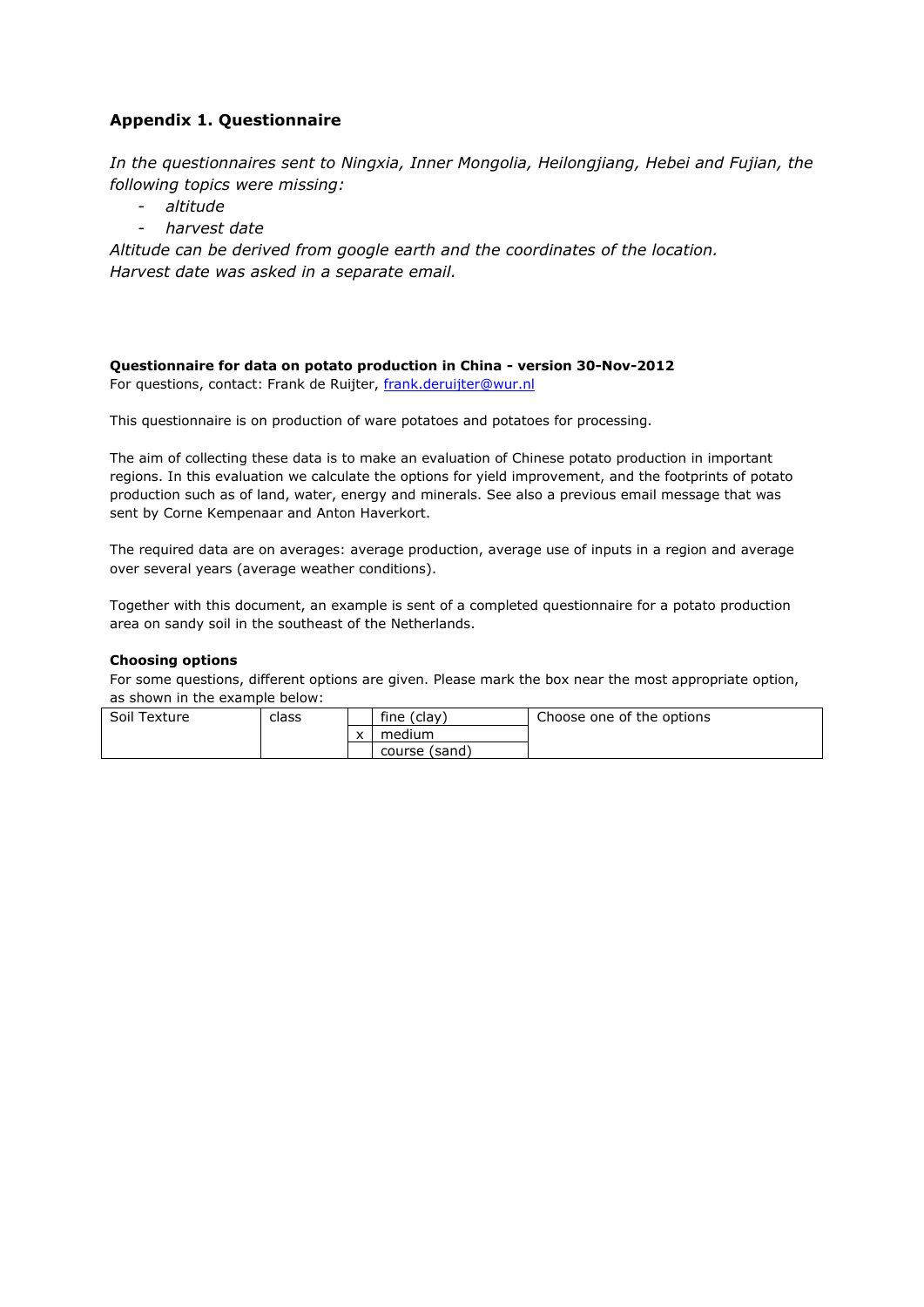| <b>Parameter</b> | Unit                    | <b>Data</b>                                                                                                                                                                            | <b>Explanation</b>                                          |
|------------------|-------------------------|----------------------------------------------------------------------------------------------------------------------------------------------------------------------------------------|-------------------------------------------------------------|
| Location         |                         | Give the name of the region/city or village where the potatoes are<br>produced, together with a latitude and longitude.<br>As example, the latitude and longitude of Beijing is given. |                                                             |
| Name             |                         |                                                                                                                                                                                        | Name of region/city/village where<br>potatoes are produced. |
| Latitude         | xx <sup>o</sup> xx'xx"N |                                                                                                                                                                                        | 39°54'50"N (example for Beijing)                            |
| Longitude        | xx <sup>o</sup> xx'xx"F |                                                                                                                                                                                        | 116°23'30"E (example for Beijing)                           |
| Altitude         | m                       |                                                                                                                                                                                        |                                                             |

| <b>Soil properties</b> |               |                         |                                              |  |  |  |
|------------------------|---------------|-------------------------|----------------------------------------------|--|--|--|
| Soil Texture           | class         | fine (clay)             | Choose one of the options (by marking        |  |  |  |
|                        |               | medium                  | the box before the appropriate option)       |  |  |  |
|                        |               | course (sand)           |                                              |  |  |  |
|                        |               |                         |                                              |  |  |  |
|                        |               |                         | % of weight.                                 |  |  |  |
| Clay and silt content  | $\frac{0}{0}$ |                         | Clay and silt are all particles $< 0.05$ mm. |  |  |  |
|                        |               |                         | Give an average value for the region         |  |  |  |
|                        |               |                         |                                              |  |  |  |
| Soil Organic Matter    | $\frac{0}{0}$ | $SOM \leq 1.7$          | Choose one of the options                    |  |  |  |
| (SOM)                  |               | $1.7 <$ SOM $\leq 5.2$  |                                              |  |  |  |
|                        |               | $5.2 <$ SOM $\leq 10.3$ |                                              |  |  |  |

|               |       | $5.2 <$ SOM $\leq 10.3$ |                                          |
|---------------|-------|-------------------------|------------------------------------------|
|               |       | SOM > 10.3              |                                          |
|               |       |                         |                                          |
| Drainage      | class | Poor                    | Choose one of the options                |
|               |       | Good                    |                                          |
|               |       |                         |                                          |
| Soil pH       | class | $pH \le 5.5$            | Choose one of the options                |
|               |       | $5.5 < pH < = 7.3$      |                                          |
|               |       | $7.3 < pH < = 8.5$      |                                          |
|               |       | pH > 8.5                |                                          |
|               |       |                         |                                          |
| Rooting depth | cm    |                         | Give the rooting depth of potato on this |

| <b>Growing period</b> |           |  |                                                                                  |
|-----------------------|-----------|--|----------------------------------------------------------------------------------|
| Date of planting      | day/month |  | Fill in the date on which potatoes are<br>generally planted (for example: 1 May) |
| Date of harvest       | day/month |  | Fill in the date on which potatoes are<br>generally harvested                    |

soil

| Seed and harvest |      |  |                                                 |
|------------------|------|--|-------------------------------------------------|
| Seed rate        | t/ha |  | Kg of seed potatoes planted per ha              |
| Planting depth   | cm   |  | Depth of seed tuber below soil surface          |
| Seed transported | km   |  | Distance from seed grower to potato<br>producer |

| <b>Fertilizer input</b>  |       | Calculate the pure nutrients that are applied with chemical<br>fertilizers.<br>Example: 100 kg/ha NPK-(15:5:20) = 15 kg N, 5 kg $P_2O_5$ and 20 kg<br>$K_2O$ |                                 |
|--------------------------|-------|--------------------------------------------------------------------------------------------------------------------------------------------------------------|---------------------------------|
| N from fertilizer        | kg/ha |                                                                                                                                                              | Kg pure N applied per ha        |
| $P_2O_5$ from fertilizer | kg/ha |                                                                                                                                                              | Kg pure $P_2O_5$ applied per ha |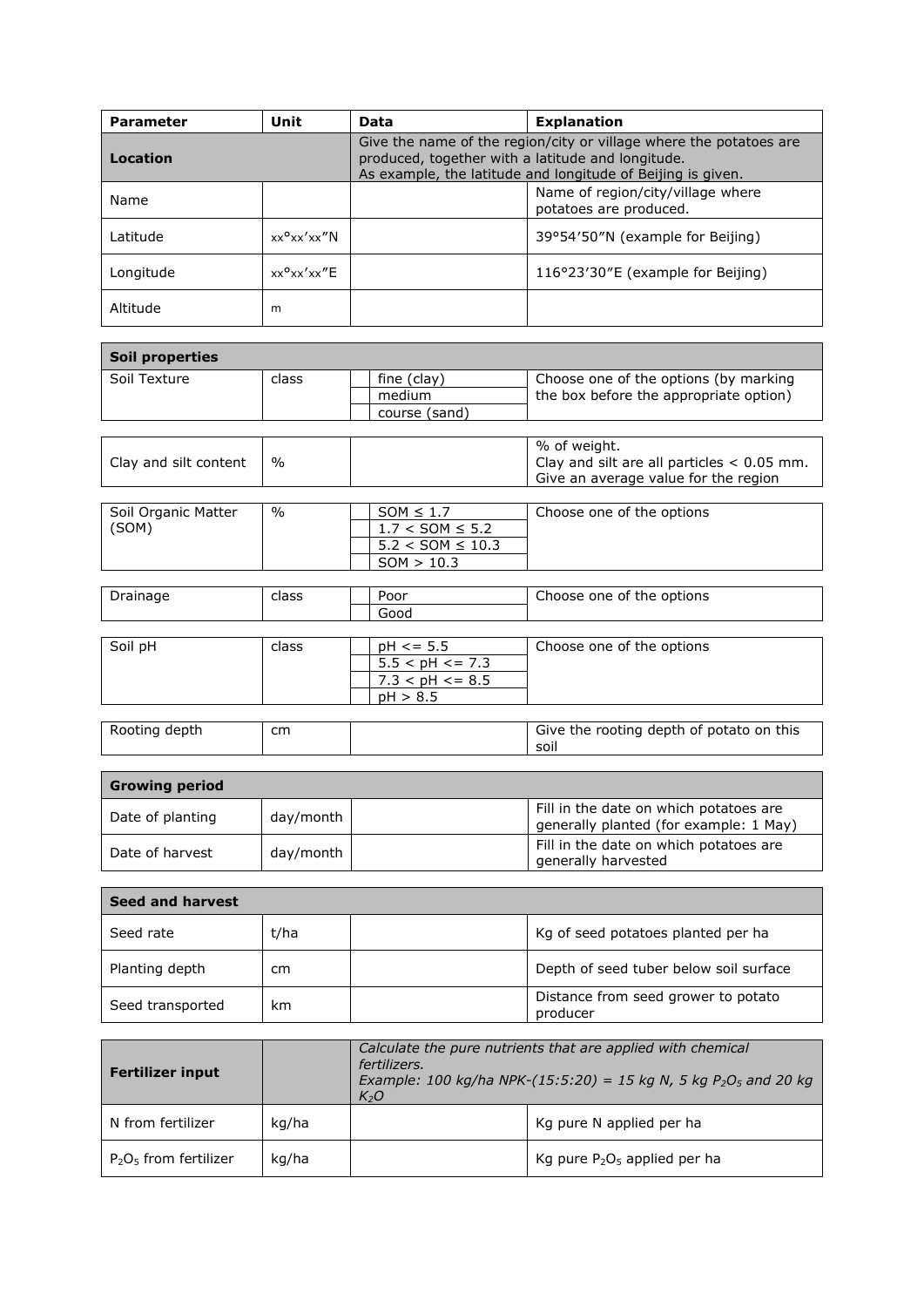| $K2O$ from fertilizer | kg/ha |  | Kg pure $K_2O$ applied per ha |
|-----------------------|-------|--|-------------------------------|
|-----------------------|-------|--|-------------------------------|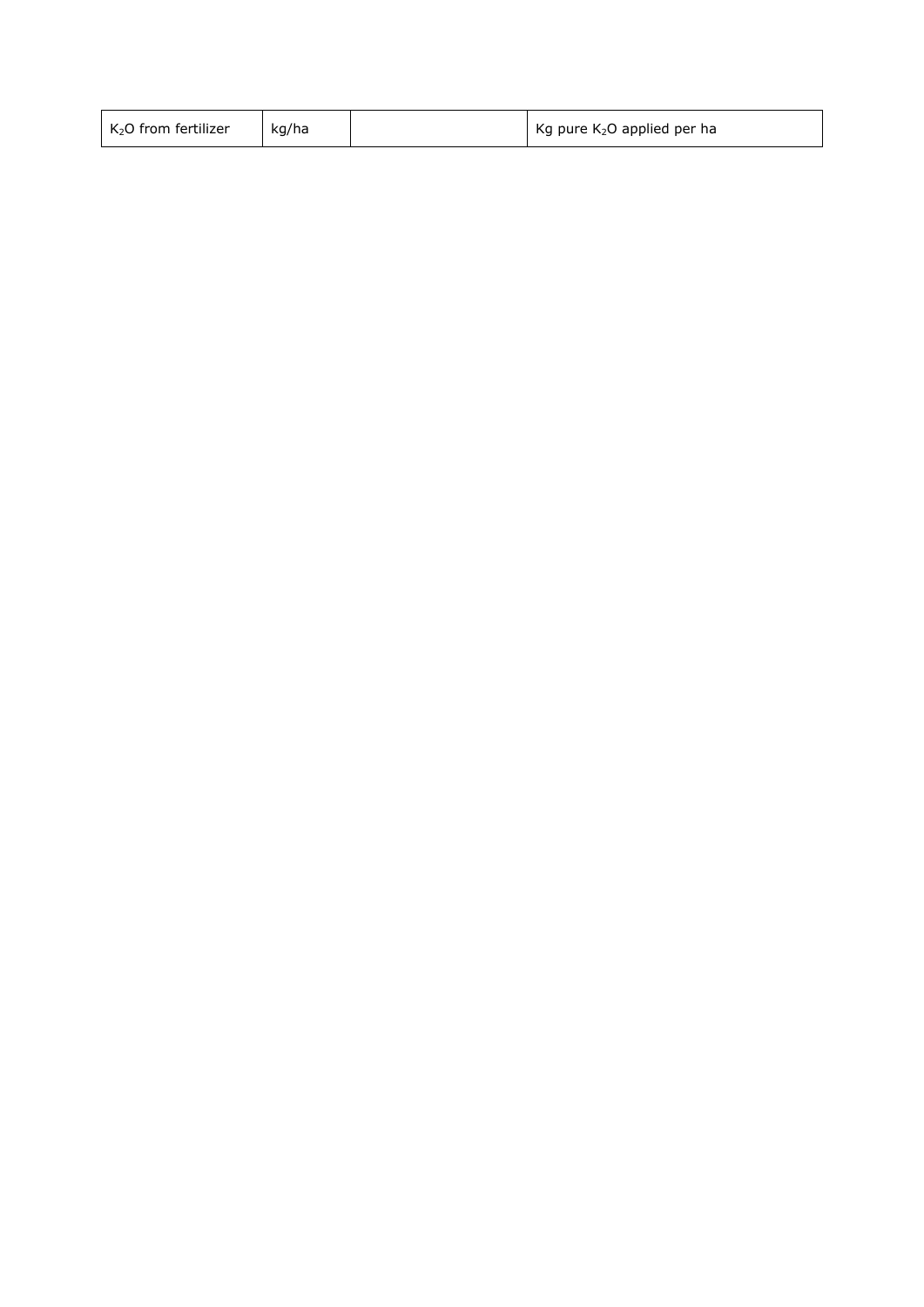| <b>Parameter</b>          | Unit | Data | <b>Explanation</b>                                                                                                                  |
|---------------------------|------|------|-------------------------------------------------------------------------------------------------------------------------------------|
| <b>Manure and compost</b> |      |      | Give name and amount that is on average applied to potato, next to<br>the fertilizer input as given above. Fill in the table below. |

| Manure name | Amount<br>applied<br>(t/ha) | Type<br>(slurry or solid) | Indicate from which animal |
|-------------|-----------------------------|---------------------------|----------------------------|
|             |                             |                           |                            |
|             |                             |                           |                            |
|             |                             |                           |                            |

| <b>Crop protection products</b> |        | Give the number of treatments with a crop protection product<br>before planting and during crop production. For treatments during<br>harvest and storage: see under 'Harvesting and storage'.<br>If mixtures are applied, count each product as a separate<br>application, for example: 1 fungicide $+$ 1 insecticide $=$ 2 treatments |                                   |
|---------------------------------|--------|----------------------------------------------------------------------------------------------------------------------------------------------------------------------------------------------------------------------------------------------------------------------------------------------------------------------------------------|-----------------------------------|
| Seed treatments                 | number |                                                                                                                                                                                                                                                                                                                                        |                                   |
| Herbicides (weeds)              | number |                                                                                                                                                                                                                                                                                                                                        | Herbicides against weeds          |
| Herbicides (haulm<br>killing)   | number |                                                                                                                                                                                                                                                                                                                                        | Herbicides used for haulm killing |
| <b>Insecticides</b>             | number |                                                                                                                                                                                                                                                                                                                                        |                                   |
| Fungicides                      | number |                                                                                                                                                                                                                                                                                                                                        |                                   |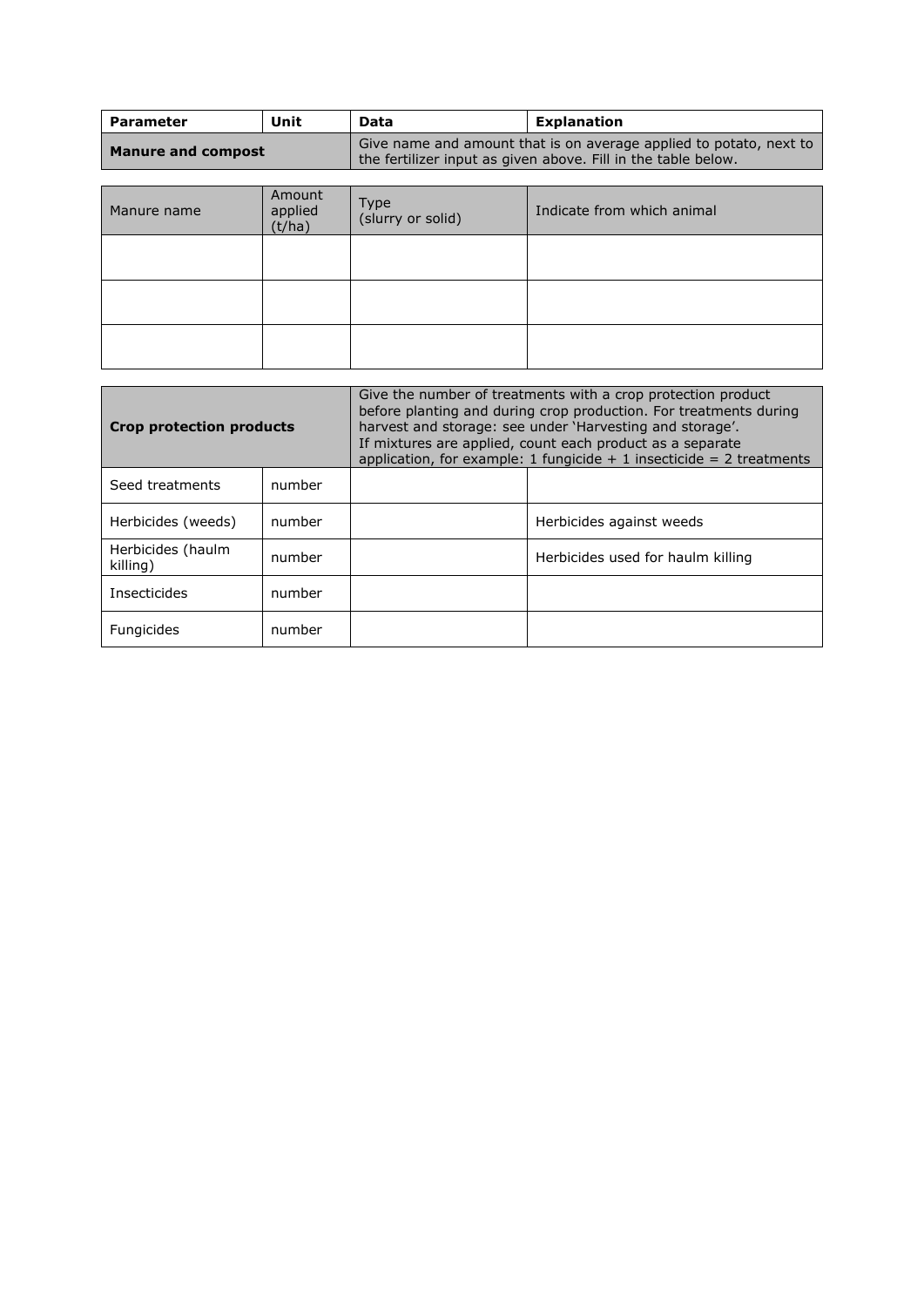| <b>Parameter</b>                                                                 | Unit   | Data             | <b>Explanation</b>                                        |  |
|----------------------------------------------------------------------------------|--------|------------------|-----------------------------------------------------------|--|
| Field operations, mechanically powered                                           |        |                  |                                                           |  |
| Fuel type for tractor                                                            |        | diesel<br>petrol | Indicate the type of fuel that is used by<br>your tractor |  |
| Ploughing (Indicate the number of operations: how often is it done? 1, 2 or 3x ) |        |                  |                                                           |  |
| Moldboard ploughing                                                              | number |                  | This turns the topsoil almost completely<br>over          |  |
| Chisel ploughing                                                                 | number |                  | This does not invert the soil                             |  |

| Harrowing (Indicate the number of operations: how often is it done? 1, 2 or $3x$ ) |        |  |                      |
|------------------------------------------------------------------------------------|--------|--|----------------------|
| Power harrow                                                                       | number |  |                      |
| Tine harrow                                                                        | number |  | Tine or spike harrow |
| Disk harrow                                                                        | number |  |                      |
| Roller harrow                                                                      | number |  |                      |
| Chain harrow                                                                       | number |  |                      |

Subsoiling | number | Deeper than chisel ploughing

| Other treatments (Indicate the number of operations: how often is it done? 1, 2 or 3x ) |        |  |                              |
|-----------------------------------------------------------------------------------------|--------|--|------------------------------|
| Planting                                                                                | number |  | Mechanical planting          |
| Ridging                                                                                 | number |  |                              |
| De-stoning                                                                              | number |  | Mechanical removal of stones |
| Mechanical weeding                                                                      | number |  |                              |

| Fertilizer and manure - transport and application |        |  |                                                                                               |
|---------------------------------------------------|--------|--|-----------------------------------------------------------------------------------------------|
| Slurry injection                                  | number |  |                                                                                               |
| Slurry transport                                  | km     |  | From animal house to potato field (km)                                                        |
| Manure spreading                                  | number |  | Manure or compost                                                                             |
| Manure transport                                  | km     |  | From animal house to potato field (km)                                                        |
| Fertilizer spraying                               | number |  | For liquid fertilizer                                                                         |
| Fertilizer spreading                              | number |  | For solid fertilizer. Give the number of<br>times a spreader entered the field                |
| Pesticide spraying                                | number |  | How often did the spraying machine<br>enter the field with a single chemical or a<br>mixture? |

| <b>Irrigation</b>                |    |                                                     |
|----------------------------------|----|-----------------------------------------------------|
| Irrigation water                 | mm | How many mm water irrigated during<br>whole season? |
| Depth irrigation<br>water        | m  | From how deep the water is pumped up                |
| Horizontal transport<br>distance | m  | Distance between water source and field             |

| Type of irrigation | pivot           | Choose one of the options |
|--------------------|-----------------|---------------------------|
| equipment          | rain gun        |                           |
|                    | sprinkler       |                           |
|                    | flooding        |                           |
|                    | drip irrigation |                           |
|                    |                 |                           |

| Power supply for | electricity      | Indicate the type of fuel that is used for |
|------------------|------------------|--------------------------------------------|
| irrigation       | diesel or petrol | irrigation                                 |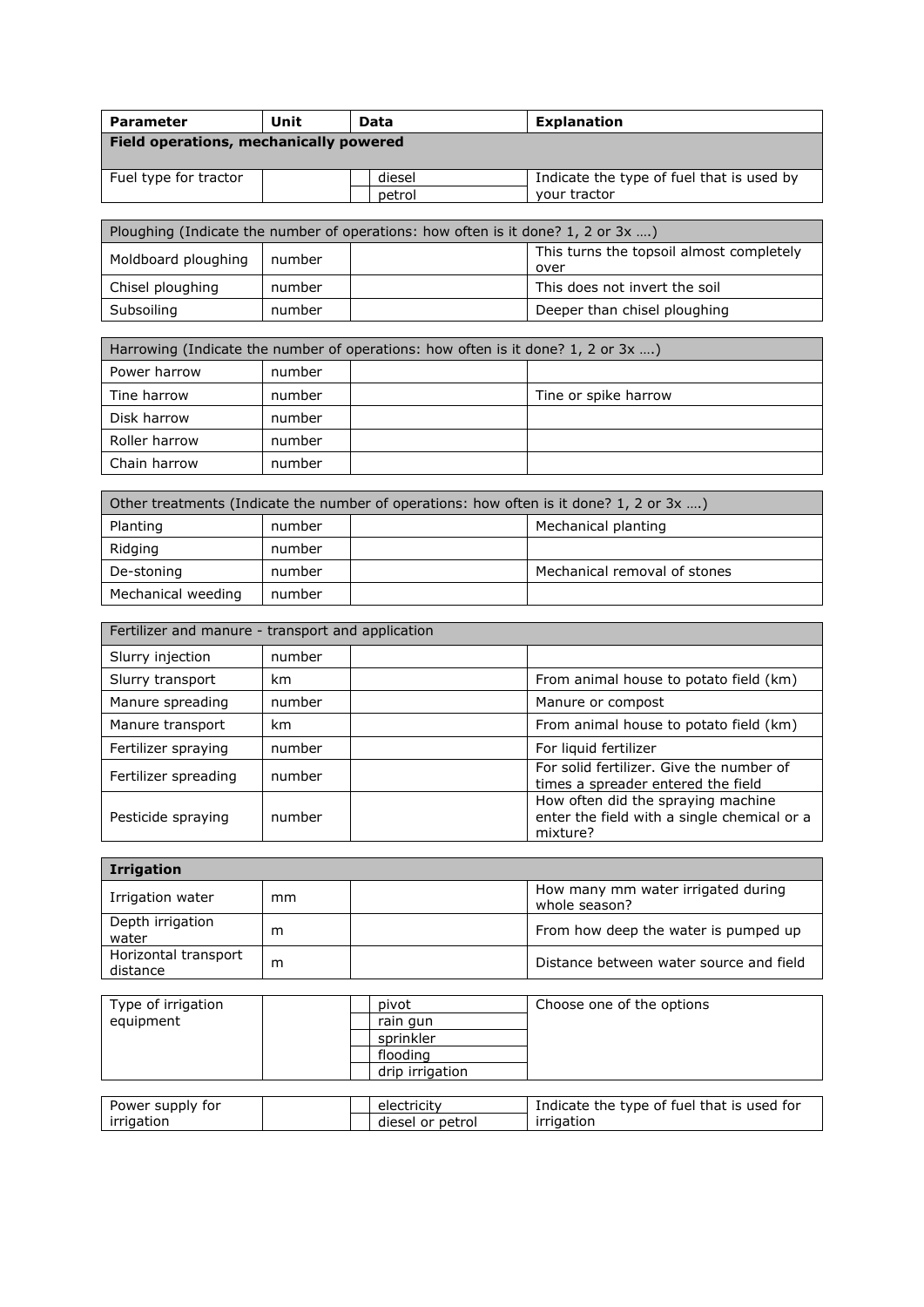| <b>Parameter</b>          | Unit | Data                                                                 | <b>Explanation</b>                  |  |
|---------------------------|------|----------------------------------------------------------------------|-------------------------------------|--|
|                           |      | <b>Foliage destruction</b> (choose one or more of the options below) |                                     |  |
| Type of foliage<br>choose |      | spraying                                                             | Chemical leaves/stems destruction   |  |
| destruction               |      |                                                                      | Mechanical leaves/stems destruction |  |
|                           |      | manual                                                               | Manual removal of foliage           |  |

| <b>Harvesting and storage</b> |        |                  |                                           |  |  |  |  |
|-------------------------------|--------|------------------|-------------------------------------------|--|--|--|--|
| Type of harvest               | choose | Fully mechanical | Mechanical lifting and mechanical loading |  |  |  |  |
|                               |        | Windrowing       | Mechanical lifting and handpicking        |  |  |  |  |
|                               |        | Manual           | Fully manual harvest                      |  |  |  |  |
| Transport distance            | m      |                  | Distance between field and farm store     |  |  |  |  |

| Fresh product<br>harvested | t/ha | Total product harvested from field (1 ton<br>$= 1000$ kg)       |
|----------------------------|------|-----------------------------------------------------------------|
| Sold product               | t/ha | Amount of product that is delivered to<br>the factory or market |

| Washing potatoes | % |                  | Percentage of harvested potatoes washed    |
|------------------|---|------------------|--------------------------------------------|
| Fuel type        |   | electricity      | Indicate the type of fuel that is used for |
|                  |   | diesel or petrol | washing                                    |

| Grading potatoes | % |                  | Percentage of harvested potatoes graded    |
|------------------|---|------------------|--------------------------------------------|
| Fuel type        |   | electricity      | Indicate the type of fuel that is used for |
|                  |   | diesel or petrol | grading                                    |

| Storage of potatoes                                   | $\frac{0}{0}$ |                                 | Percentage of harvested potatoes that is<br>stored.                                                                                   |
|-------------------------------------------------------|---------------|---------------------------------|---------------------------------------------------------------------------------------------------------------------------------------|
| Energy source for<br>loading/unloading<br>the storage |               | diesel<br>petrol<br>electricity | Choose one of the options                                                                                                             |
| Duration of storage                                   | months        |                                 | Number of months                                                                                                                      |
| Temperature<br>difference                             | °C            |                                 | When cooled mechanically: how many<br>degrees cooled by refrigerator (average<br>temperature heap and outside during<br>whole season) |
|                                                       |               |                                 |                                                                                                                                       |
|                                                       |               |                                 | Number of treatments with a crop                                                                                                      |

| Crop protection<br>treatments | number | <b>NUMBER OF GEGUILERS WILL A CLOD</b><br>protection product during harvest and<br>storage. If mixtures are applied, count<br>each product as a separate application,<br>for example: 1 fungicide $+$ 1 insecticide<br>$= 2$ treatments |
|-------------------------------|--------|-----------------------------------------------------------------------------------------------------------------------------------------------------------------------------------------------------------------------------------------|
|-------------------------------|--------|-----------------------------------------------------------------------------------------------------------------------------------------------------------------------------------------------------------------------------------------|

| <b>Comments</b> |  |  |  |
|-----------------|--|--|--|
|                 |  |  |  |
|                 |  |  |  |
|                 |  |  |  |
|                 |  |  |  |
|                 |  |  |  |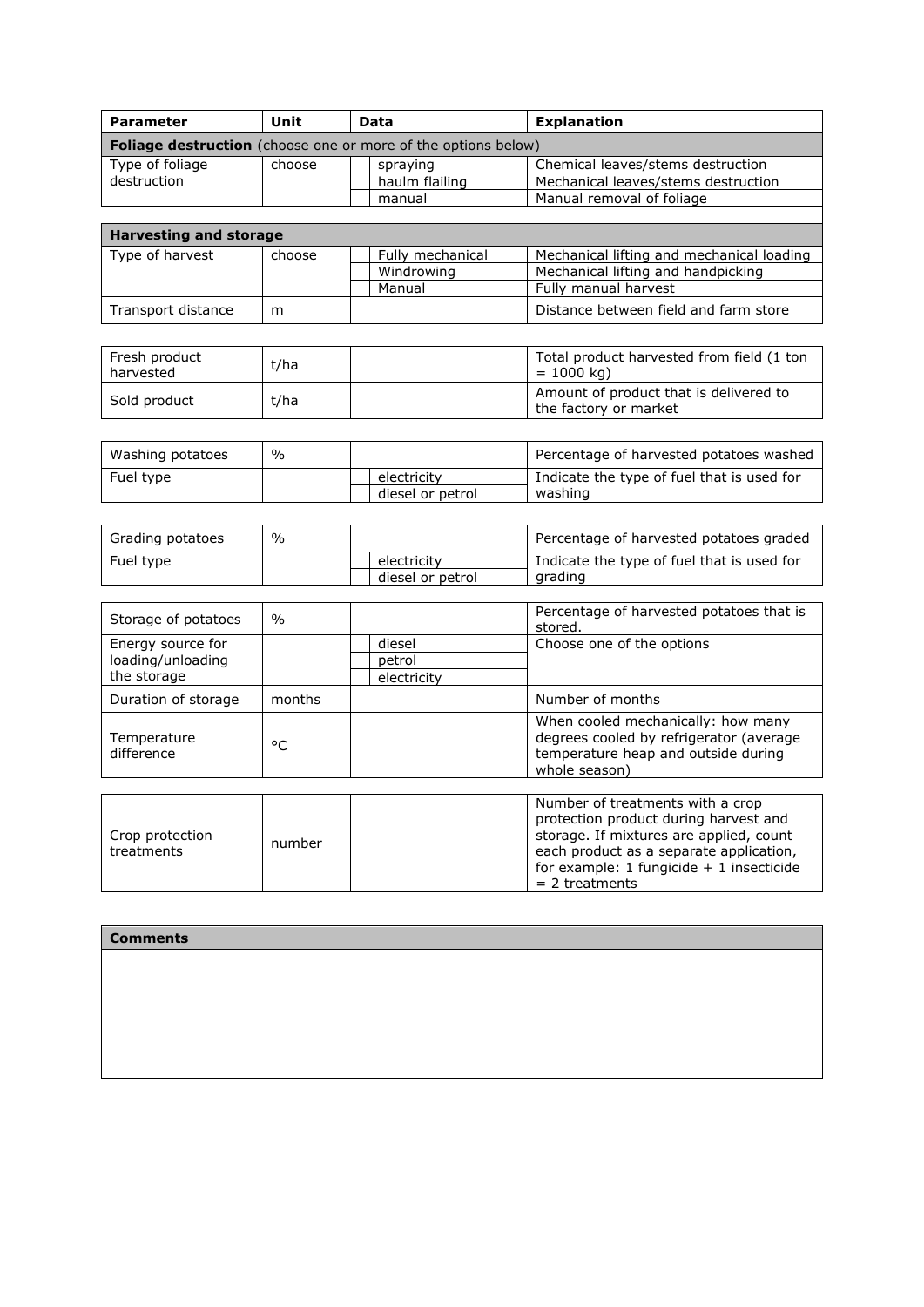### **Appendix 2. Questionnaire responses**

These data can also be found in "Questionnaire responses - 20121130.xlsx" where additional information from the questionnaire is given in comments in individual cells. In yellow data that were adapted by FdR/AH. Description of the changes made is given in the excel file.

|                                  | Ningxia - Xiji       | Ningxia - Yanchi     | <b>Inner Mongolia - Dalate</b> | Heilongjiang - Keshan | Hebei               | Fujian - Yutian, Changle |
|----------------------------------|----------------------|----------------------|--------------------------------|-----------------------|---------------------|--------------------------|
| Latitude                         | 35°35' - 36°14'      | 37 °48'00"           | 40°45'55" N                    | 47°95'80"N            | 41°24'51"N          | 25°87'55"N               |
| Longitude                        | 105°20' - 106°04'    | 107 °01'56"          | 109°80'52"E                    | 125°90'20"N           | 114°55'56"E         | 119°.45'76"E             |
| Altitude (m)                     | 1900                 | 1500                 | 1000                           | 225                   | 1375                | 35                       |
|                                  |                      |                      |                                |                       |                     |                          |
| Soil Texture                     | Medium               | Medium               | course (sand)                  | medium                | medium              | course (sand)            |
| Clay and silt content (%)        | 10                   | 35.6                 | 0                              | 15                    | 20                  | 15                       |
| Soil Organic Matter (SOM)        | $5.2 <$ SOM $<$ 10.3 | $5.2 <$ SOM $<$ 10.3 | SOM < 1.7                      | $1.7 <$ SOM $<$ 5.2   | SOM < 1.7           | $1.7 <$ SOM $<$ 5.2      |
| Drainage                         | Good                 | Good                 | Good                           | good                  | good                | good                     |
| Soil pH                          | $7.3 < pH \le 8.5$   | pH > 8.5             | pH > 8.5                       | $5.5 < pH \le 7.3$    | $7.3 < pH \leq 8.5$ | $pH \le 5.5$             |
| Rooting depth (cm)               | 50                   | 50                   | 40                             | 40                    | 40                  | 50                       |
| <b>Seed</b>                      |                      |                      |                                |                       |                     |                          |
| Seed rate (t/ha)                 | 1.8                  | 1.95                 | 2.7                            | 2.6                   | $\overline{2}$      | 1.5                      |
| Date of planting                 | 12-mei               | 25-apr               | 28-apr                         | 28-apr                | 1-mei               | $15 - nov$               |
| Date of harvest                  | 1-sep                | 1-okt                | 1-okt                          | 23-sep                | 20-sep              | $15-mrt$                 |
| Nr days growing season           | 112                  | 159                  | 156                            | 148                   | 142                 | 121                      |
| Planting depth (cm)              | 20                   | 15                   | 15                             | 15                    | 9                   | 20                       |
| Seed transported (km)            | 50                   | 3                    | 350                            | $0.5 - 30$            | 15                  | 2000                     |
| Fertilizer input                 |                      |                      |                                |                       |                     |                          |
| N from fertilizer                | 225                  | 216                  | 444                            | 105                   | 395                 | 230                      |
| $P_2O_5$ from fertilizer         | 75                   | 120                  | 285                            | 105                   | 270                 | 160                      |
| K <sub>2</sub> O from fertilizer | 300                  | 84                   | 456.75                         | 127.5                 | 360                 | 215                      |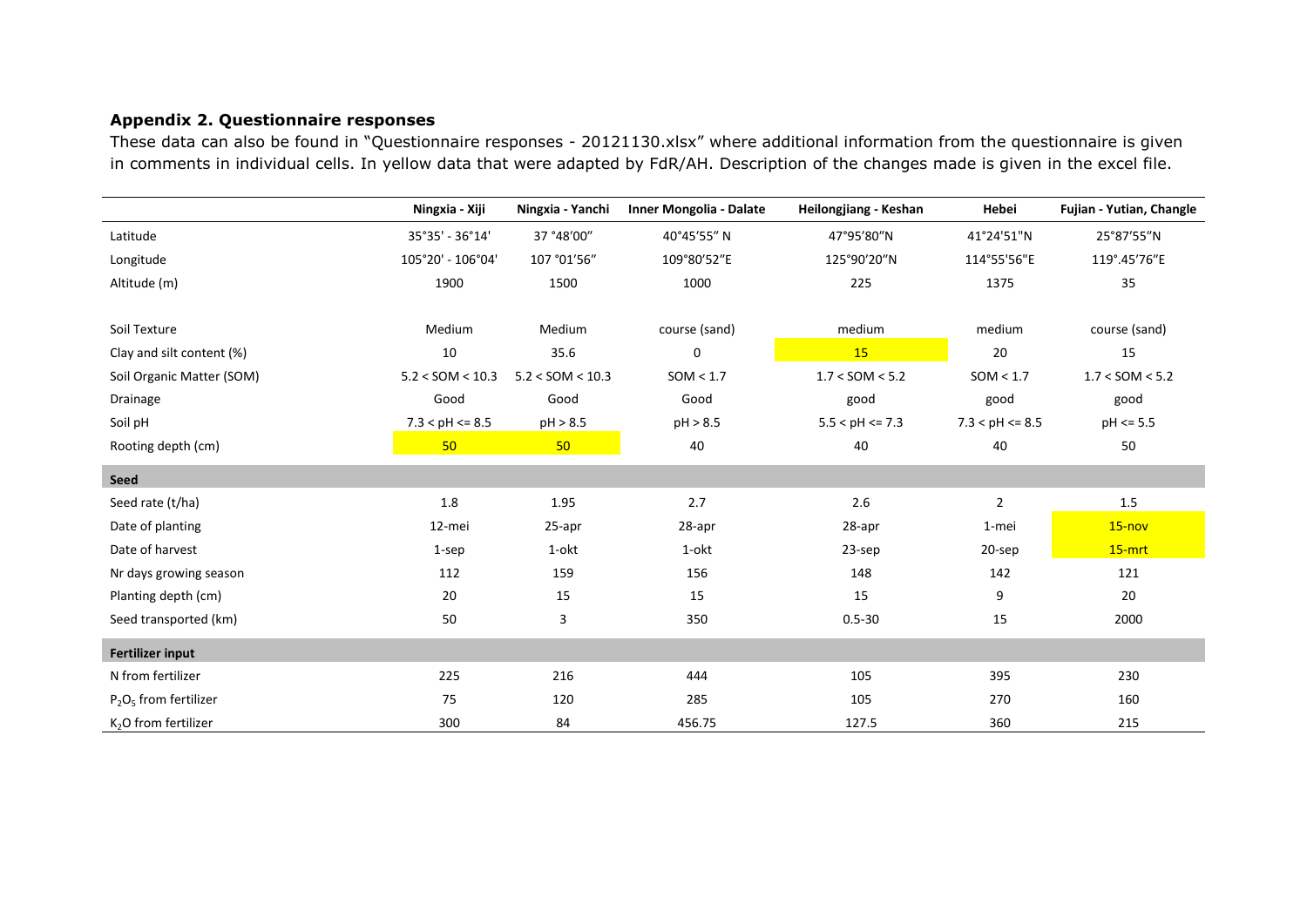|                                           | Ningxia - Xiji | Ningxia - Yanchi | Inner Mongolia - Dalate  | Heilongjiang - Keshan | Hebei          | Fujian - Yutian, Changle |
|-------------------------------------------|----------------|------------------|--------------------------|-----------------------|----------------|--------------------------|
| Manure and compost (t/ha)                 |                |                  |                          |                       |                |                          |
| $\mathbf{1}$                              | 30             | 22.5             | $\overline{\phantom{a}}$ | $\blacksquare$        | $\sim$         | 1.5                      |
| $\overline{2}$                            | 27             | 1.2              |                          |                       |                |                          |
| 3                                         | 26             |                  |                          |                       |                |                          |
| <b>Crop protection products</b>           |                |                  |                          |                       |                |                          |
| Seed treatments                           | $\mathbf{1}$   | $\mathbf{1}$     | $\mathbf{1}$             | $\mathbf{1}$          | $\overline{2}$ | 0                        |
| Herbicides (weeds)                        | $\mathbf{1}$   | $\overline{2}$   | 1                        | $\mathbf{1}$          | 1              | $\overline{2}$           |
| Herbicides (haulm killing)                | 1              | $\mathbf{1}$     | 0                        | $\mathbf 0$           | $\Omega$       | 0                        |
| Insecticides                              | 0              | $\overline{2}$   | 1                        | 5                     | 2              | 3                        |
| Fungicides                                | $\mathbf{1}$   | 4                | 9                        | 8                     | 8              | 6                        |
| Field operations, mechanically powered    |                |                  |                          |                       |                |                          |
| Fuel type for tractor                     | Diesel         | diesel           | diesel                   | diesel                | diesel         | diesel                   |
|                                           |                |                  |                          |                       |                |                          |
| Moldboard ploughing                       | $\overline{2}$ | $\overline{2}$   | $\mathbf{1}$             | 0                     | $\mathbf{1}$   | $\mathbf{1}$             |
| Chisel ploughing                          | $\overline{2}$ | $\mathbf{1}$     | $\overline{2}$           | $\overline{2}$        | 0              | 0                        |
| Subsoiling                                | $\mathbf{1}$   | 0                | 3                        | 3                     | 1              | $\mathbf{1}$             |
|                                           |                |                  |                          |                       |                |                          |
| Power harrow                              | 1              | 0                | $\mathbf{1}$             | 0                     | $\mathbf{0}$   | $\mathbf{1}$             |
| Tine harrow                               | 1              | 0                | 0                        | $\mathbf{1}$          | 1              | $\mathbf 0$              |
| Disk harrow                               | $\Omega$       | 0                | 1                        | $\mathbf 0$           | $\Omega$       | $\mathbf 0$              |
| Roller harrow                             | 0              | 0                | 0                        | 0                     | 0              | 0                        |
| Chain harrow                              | 0              | $\pmb{0}$        | $\pmb{0}$                | 0                     | 0              | $\boldsymbol{0}$         |
|                                           |                |                  |                          |                       |                |                          |
| Planting (mechanical)                     | $\mathbf{1}$   | $\mathbf{1}$     | $\mathbf{1}$             | $\mathbf{1}$          | 1              | $\mathbf{1}$             |
| Ridging                                   | 1              | $\overline{2}$   | 3                        | $\mathbf{1}$          | 1              | $\mathbf{1}$             |
| De-stoning (mechanical removal of stones) | $\Omega$       | 0                | 0                        | 0                     | 0              | 0                        |
| Mechanical weeding                        | 1              | 3                | $\mathbf 0$              |                       | 1              | $\mathbf 0$              |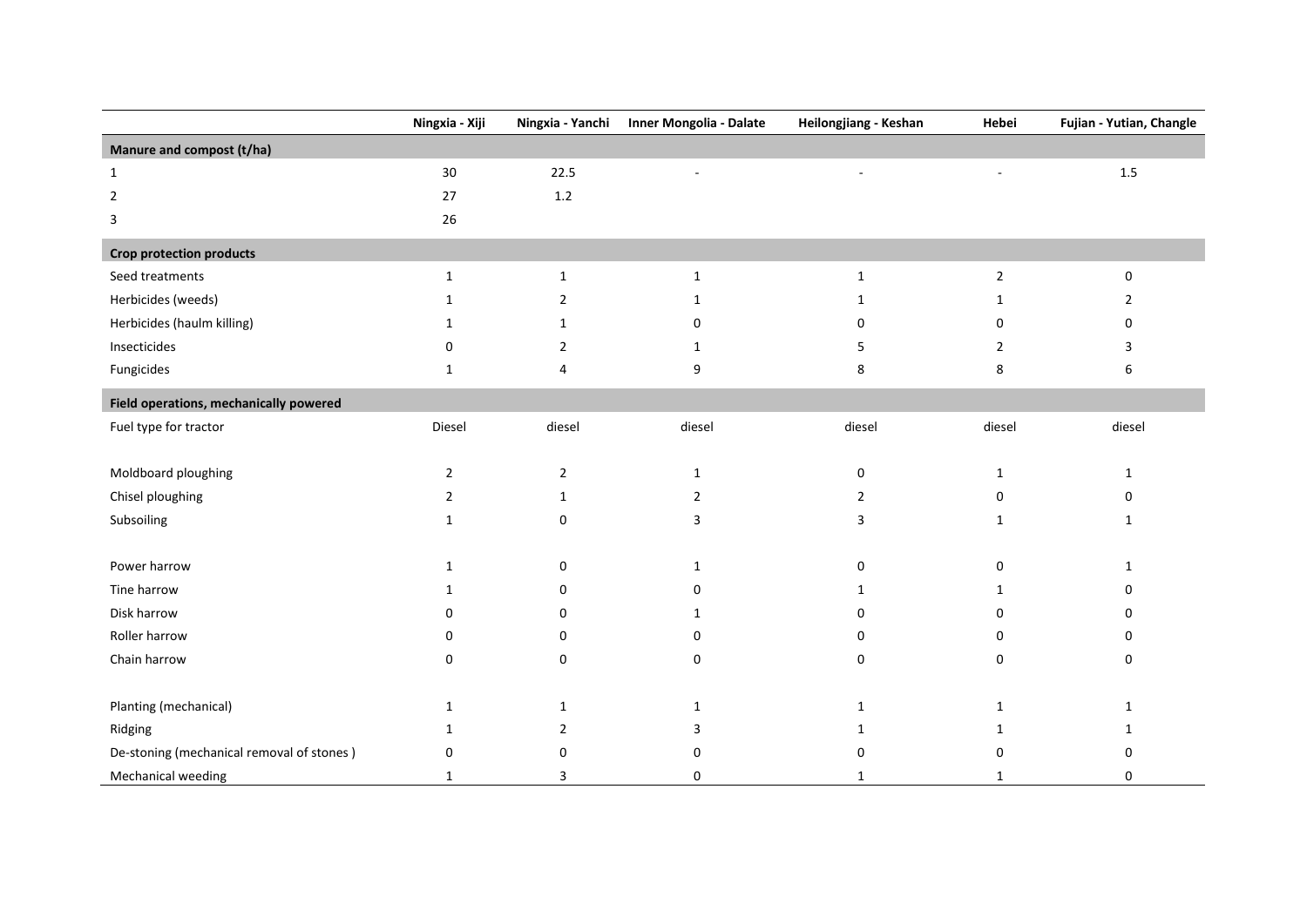|                                   | Ningxia - Xiji | Ningxia - Yanchi         | Inner Mongolia - Dalate | Heilongjiang - Keshan | Hebei          | Fujian - Yutian, Changle |
|-----------------------------------|----------------|--------------------------|-------------------------|-----------------------|----------------|--------------------------|
| Slurry injection                  | 0              | $\mathbf 0$              | 0                       | $\mathbf 0$           | $\mathbf 0$    | $\mathbf 0$              |
| Slurry transport                  | 0              | 0                        | 0                       | $\mathbf 0$           | 0              | 20                       |
| Manure spreading                  | $\mathbf{1}$   | $\overline{2}$           | 0                       | 0                     | 0              | $\mathbf 0$              |
| Manure transport                  | 5              | $\overline{2}$           | 0                       | $\Omega$              | $\Omega$       | $\mathbf 0$              |
| Fertilizer spraying               | $\mathbf{1}$   | $\overline{2}$           | 5                       | $\Omega$              | 15             | $\Omega$                 |
| Fertilizer spreading              | 3              | $\overline{2}$           | $\mathbf{1}$            | $\mathbf{1}$          | $\overline{2}$ | 1                        |
| Pesticide spraying                | $\mathbf{1}$   | $\overline{2}$           | $\mathbf{1}$            | 5                     | $\overline{2}$ | 4                        |
| <b>Irrigation</b>                 |                |                          |                         |                       |                |                          |
| Irrigation water (mm)             |                | $\overline{\phantom{a}}$ | 357                     | 29                    | 300            | 6                        |
| Depth irrigation water (m)        |                | $0.1 - 0.25$             | 80                      | 130                   | 80             | 5                        |
| Horizontal transport distance (m) |                | 1000                     | $\pmb{0}$               | $\mathbf 0$           | 500            | 20                       |
|                                   |                |                          |                         |                       |                |                          |
| Type of irrigation equipment      | none           | Drip irrigation          | Pivot                   | Pivot                 | Pivot          | Flooding                 |
| Power supply for irrigation       |                | Electricity              | Electricity             | Electricity           | Electricity    | Electricity              |
| <b>Foliage destruction</b>        |                |                          |                         |                       |                |                          |
| Type of foliage destruction       | Manual         | haulm flailing           | haulm flailing          | haulm flailing        | haulm flailing | manual                   |
| <b>Harvesting and storage</b>     |                |                          |                         |                       |                |                          |
| Type of harvest                   | Manual         | Fully mechanical         | Fully mechanical        | Windrowing            | Windrowing     | manual                   |
| Transport distance (m)            | 1500           | 3000                     | 350                     | 15000                 | 15000          | 300                      |
| Fresh product harvested (t/ha)    | 20.2           | 30                       | 40                      | 52.5                  | 45             | 35                       |
| Sold product                      | 9.1            | 30                       | 40                      | 44.6                  | 20             | 33                       |
|                                   |                |                          |                         |                       |                |                          |
| Washing potatoes (%)              | 30             | $\mathbf 0$              | 0                       | 0                     | $\mathbf 0$    | 100                      |
| Fuel type                         | Electricity    |                          |                         |                       | Electricity    | Electricity              |